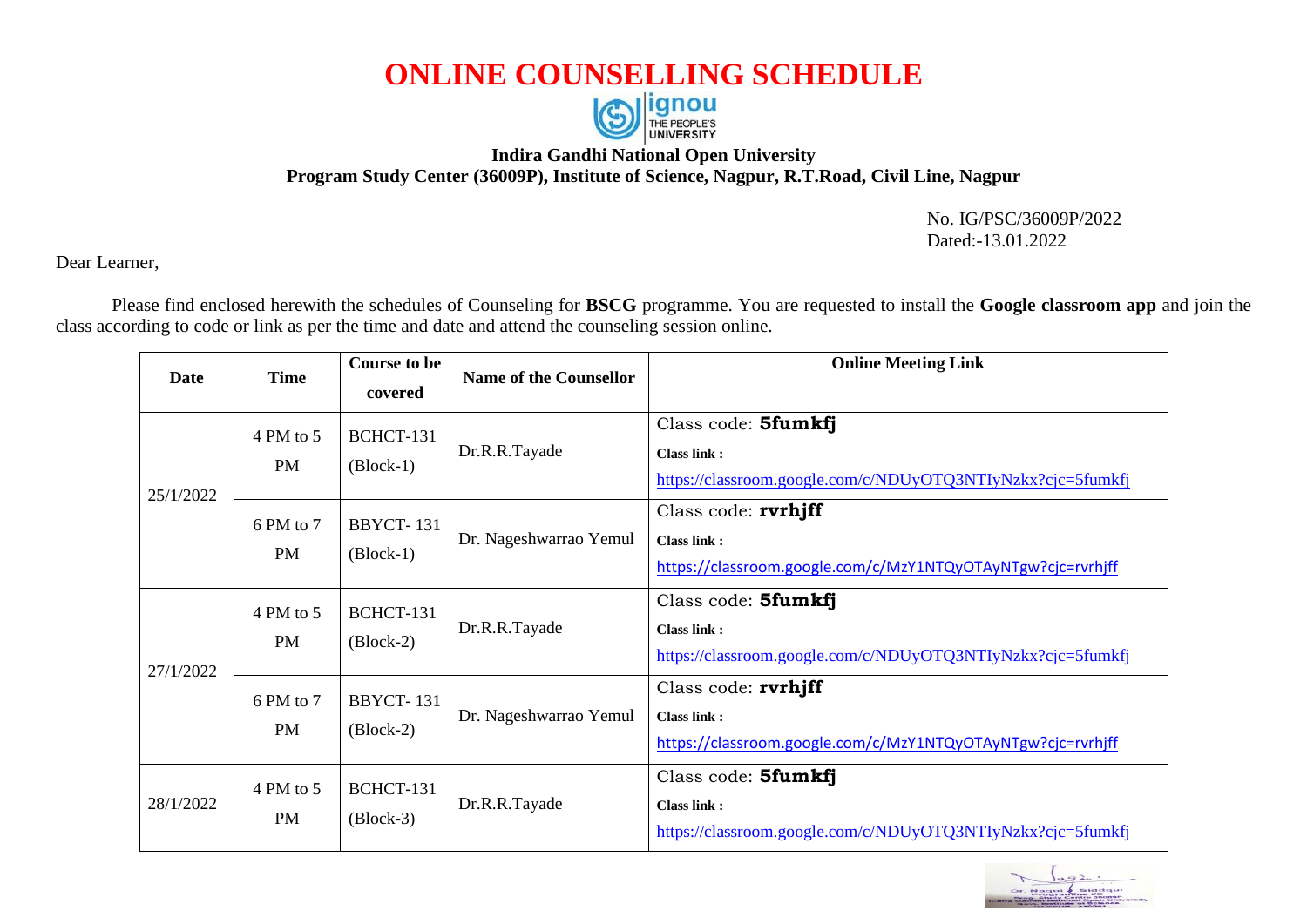| <b>Date</b> | <b>Time</b>            | <b>Course to be</b><br>covered                            | <b>Name of the Counsellor</b> | <b>Online Meeting Link</b>                                                                               |
|-------------|------------------------|-----------------------------------------------------------|-------------------------------|----------------------------------------------------------------------------------------------------------|
|             | 6 PM to 7<br><b>PM</b> | <b>BBYCT-131</b><br>$(Block-3)$                           | Dr. Nageshwarrao Yemul        | Class code: rvrhjff<br><b>Class link:</b><br>https://classroom.google.com/c/MzY1NTQyOTAyNTgw?cjc=rvrhjff |
| 29/1/2022   | 4 PM to 5<br><b>PM</b> | BCHCT-131<br>$(Block-4)$                                  | Dr.R.R.Tayade                 | Class code: 5fumkfj<br><b>Class link:</b><br>https://classroom.google.com/c/NDUyOTQ3NTIyNzkx?cjc=5fumkfj |
|             | 6 PM to 7<br><b>PM</b> | <b>BBYCT-131</b><br>$(Block-4)$                           | Dr. Nageshwarrao Yemul        | Class code: rvrhjff<br>Class link:<br>https://classroom.google.com/c/MzY1NTQyOTAyNTgw?cjc=rvrhjff        |
| 30/1/2022   | 4 PM to 5<br><b>PM</b> | BPHCT131<br>$(Block-1)$                                   | Dr.P.R.Arjunwadkar            | Class code: mvghndt<br><b>Class link:</b><br>https://classroom.google.com/c/MzY1NTYyNDcyNzcy?cjc=mvghndt |
|             | 6 PM to 7<br><b>PM</b> | BZYCT131<br>$(Block-1)$                                   | Dr.Bhavna Hiralal Salame      | Class code: og3ekn3<br><b>Class link:</b><br>https://classroom.google.com/c/MzY1MjkxMjl1NzUw?cjc=og3ekn3 |
| 31/1/2022   | 4 PM to 5<br><b>PM</b> | BPHCT131<br>$(Block-2)$                                   | Dr.P.R.Arjunwadkar            | Class code: mvghndt<br><b>Class link:</b><br>https://classroom.google.com/c/MzY1NTYyNDcyNzcy?cjc=mvghndt |
|             | 6 PM to 7<br><b>PM</b> | BZYCT131<br>$(Block-2)$                                   | Dr.Bhavna Hiralal Salame      | Class code: og3ekn3<br><b>Class link:</b><br>https://classroom.google.com/c/MzY1MjkxMjl1NzUw?cjc=og3ekn3 |
| 1/2/2022    | 4 PM to 5<br><b>PM</b> | BPHCT131<br>$\left(\frac{\text{Block-3}}{\text{}}\right)$ | Dr.P.R.Arjunwadkar            | Class code: mvghndt<br><b>Class link:</b><br>https://classroom.google.com/c/MzY1NTYyNDcyNzcy?cjc=mvghndt |

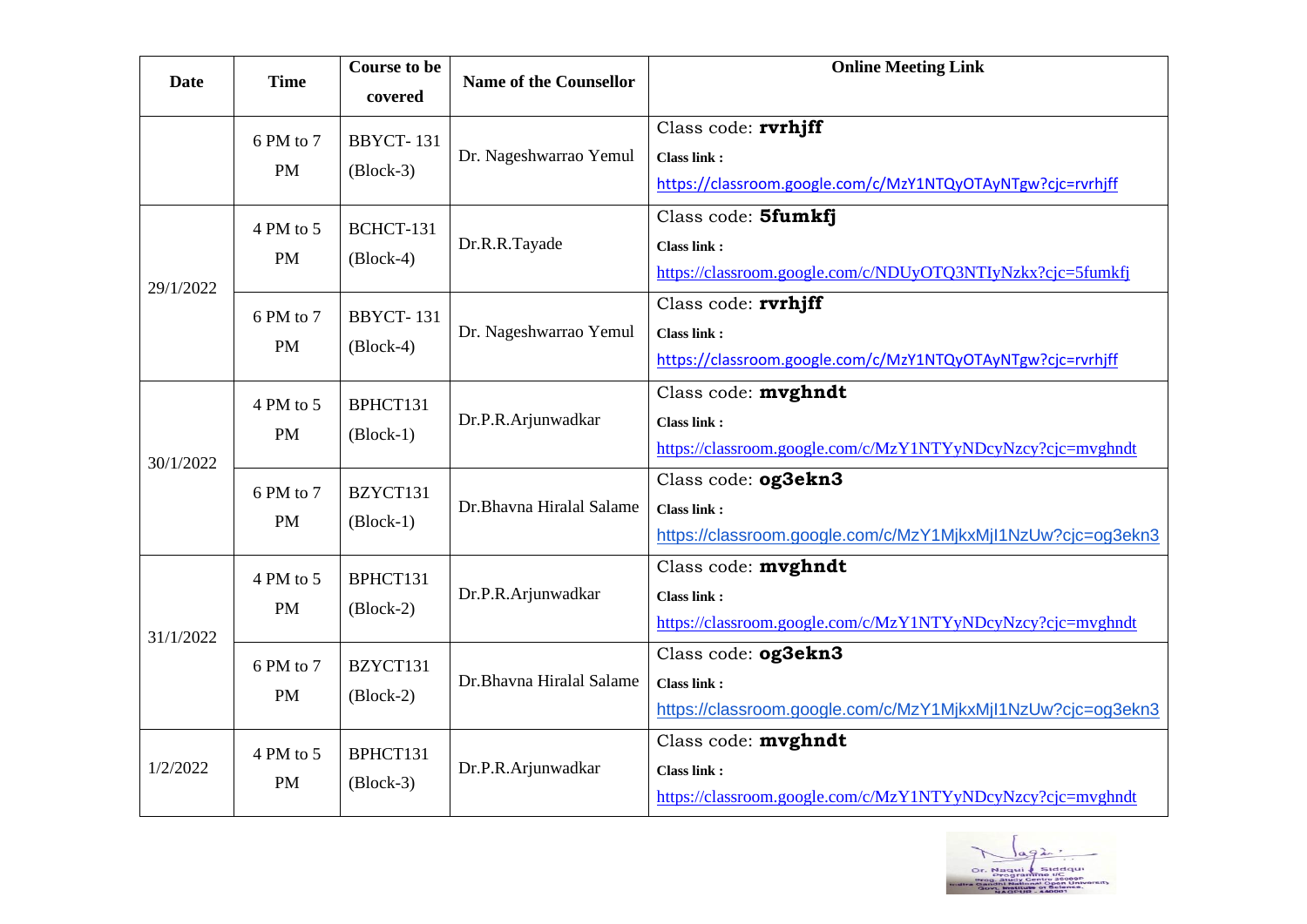| <b>Date</b> | <b>Time</b>            | <b>Course to be</b><br>covered                                   | <b>Name of the Counsellor</b> | <b>Online Meeting Link</b>                                                                               |
|-------------|------------------------|------------------------------------------------------------------|-------------------------------|----------------------------------------------------------------------------------------------------------|
|             | 6 PM to 7<br><b>PM</b> | BZYCT131<br>$(Block-3)$                                          | Dr.Bhavna Hiralal Salame      | Class code: og3ekn3<br><b>Class link:</b><br>https://classroom.google.com/c/MzY1MjkxMjl1NzUw?cjc=og3ekn3 |
| 2/2/2022    | 4 PM to 5<br><b>PM</b> | BPHCT131<br>$(Block-4)$                                          | Dr.P.R.Arjunwadkar            | Class code: mvghndt<br><b>Class link:</b><br>https://classroom.google.com/c/MzY1NTYyNDcyNzcy?cjc=mvghndt |
|             | 6 PM to 7<br><b>PM</b> | BZYCT131<br>$(Block-4)$                                          | Dr.Bhavna Hiralal Salame      | Class code: og3ekn3<br><b>Class link:</b><br>https://classroom.google.com/c/MzY1MjkxMjl1NzUw?cjc=og3ekn3 |
| 3/2/2022    | 4 PM to 5<br><b>PM</b> | <b>BMTC-131</b><br>$\left( \text{Block-1} \right)$               | Mr.P.V.Gayakwad               | Class code: zfkrr6n<br><b>Class link:</b><br>https://classroom.google.com/c/NDQ3NTY2MDExODUz?cjc=zfkrr6n |
|             | 6 PM to 7<br><b>PM</b> | BGYCT-131<br>$(Block-1)$                                         | Ms.Sanjeevani Jawadand        | Class code: 1q76kuh<br><b>Class link:</b><br>https://classroom.google.com/c/NDMyMTc1MTAyOTk0?cjc=lq76kuh |
| 4/2/2022    | 4 PM to 5<br><b>PM</b> | <b>BMTC-131</b><br>$\left(\frac{\text{Block-2}}{\text{}}\right)$ | Mr.P.V.Gayakwad               | Class code: zfkrr6n<br>Class link:<br>https://classroom.google.com/c/NDQ3NTY2MDExODUz?cjc=zfkrr6n        |
|             | 6 PM to 7<br><b>PM</b> | BGYCT-131<br>$(Block-2)$                                         | Ms.Sanjeevani Jawadand        | Class code: 1q76kuh<br>Class link:<br>https://classroom.google.com/c/NDMyMTc1MTAyOTk0?cjc=lq76kuh        |
| 5/2/2022    | 4 PM to 5<br><b>PM</b> | <b>BMTC-131</b><br>$(Block-3)$                                   | Mr.P.V.Gayakwad               | Class code: zfkrr6n<br><b>Class link:</b><br>https://classroom.google.com/c/NDQ3NTY2MDExODUz?cjc=zfkrr6n |

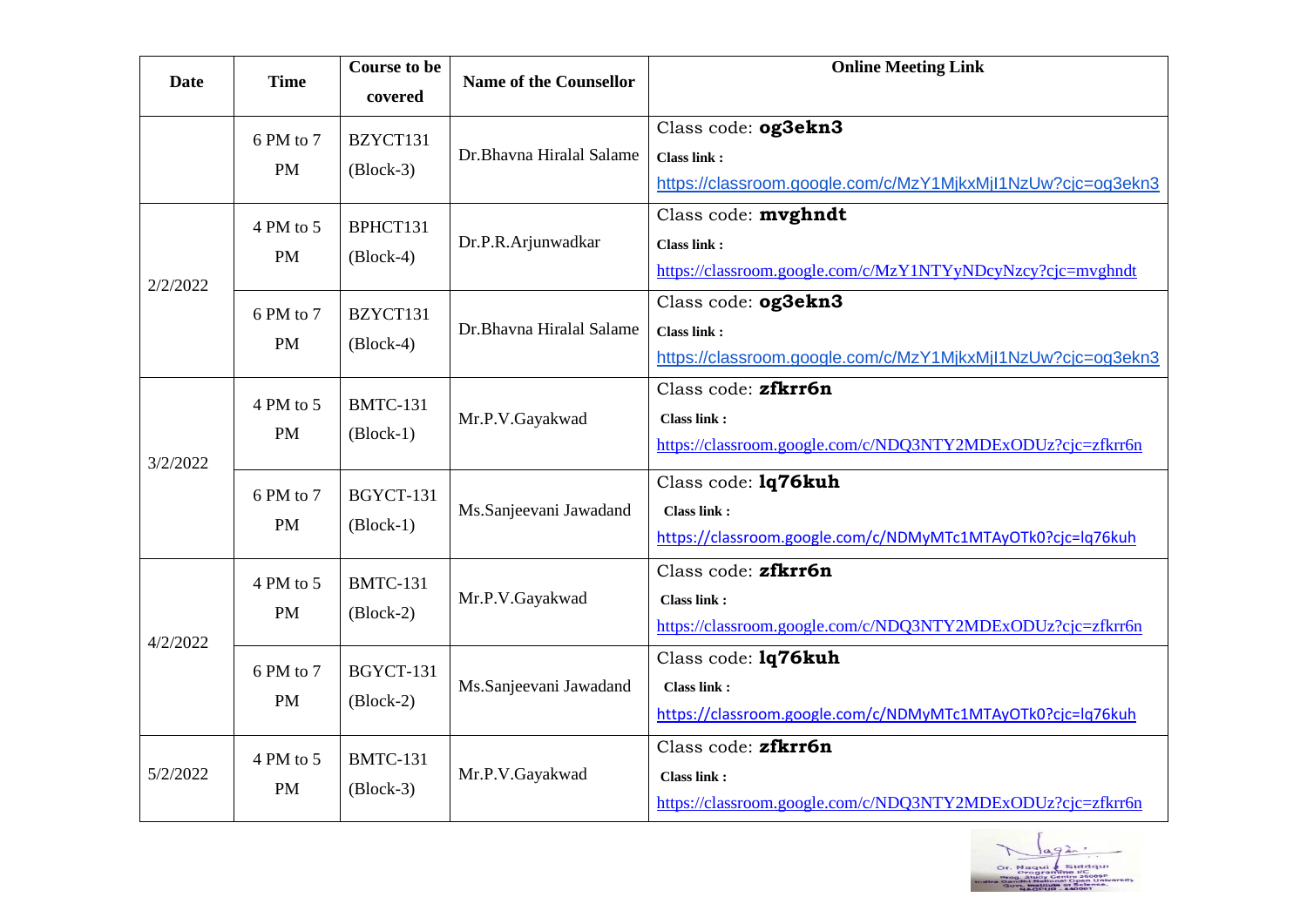| <b>Date</b> | <b>Time</b>            | <b>Course to be</b><br>covered               | <b>Name of the Counsellor</b> | <b>Online Meeting Link</b>                                                                               |
|-------------|------------------------|----------------------------------------------|-------------------------------|----------------------------------------------------------------------------------------------------------|
|             | 6 PM to 7<br><b>PM</b> | BGYCT-131<br>$(Block-3)$                     | Ms.Sanjeevani Jawadand        | Class code: 1q76kuh<br><b>Class link:</b><br>https://classroom.google.com/c/NDMyMTc1MTAyOTk0?cjc=lq76kuh |
| 6/2/2022    | 4 PM to 5<br><b>PM</b> | <b>BMTC-131</b><br>$(Block-4)$               | Mr.P.V.Gayakwad               | Class code: zfkrr6n<br><b>Class link:</b><br>https://classroom.google.com/c/NDQ3NTY2MDExODUz?cjc=zfkrr6n |
|             | 6 PM to 7<br><b>PM</b> | BGYCT-131<br>$(Block-4)$                     | Ms.Sanjeevani Jawadand        | Class code: 1q76kuh<br><b>Class link:</b><br>https://classroom.google.com/c/NDMyMTc1MTAyOTk0?cjc=lq76kuh |
| 7/2/2022    | 4 PM to 5<br><b>PM</b> | BCHCT-133<br>$\left( \text{Block-1} \right)$ | Mr.S.U.Patil                  | Class code: 525bjs1<br><b>Class link:</b><br>https://classroom.google.com/c/MzY1NTI0NTg1NDMw?cjc=525bjsl |
|             | 6 PM to 7<br><b>PM</b> | BBYCT-133<br>$(Block-1)$                     | Dr. Nageshwarrao Yemul        | Class code: rvrhjff<br><b>Class link:</b><br>https://classroom.google.com/c/MzY1NTQyOTAyNTgw?cjc=rvrhjff |
| 8/2/2022    | 4 PM to 5<br><b>PM</b> | BCHCT-133<br>$(Block-2)$                     | Mr.S.U.Patil                  | Class code: 525bjsl<br><b>Class link:</b><br>https://classroom.google.com/c/MzY1NTI0NTg1NDMw?cjc=525bjsl |
|             | 6 PM to 7<br><b>PM</b> | <b>BBYCT-133</b><br>$(Block-2)$              | Dr. Nageshwarrao Yemul        | Class code: rvrhjff<br><b>Class link:</b><br>https://classroom.google.com/c/MzY1NTQyOTAyNTgw?cjc=rvrhjff |
| 9/2/2022    | 4 PM to 5<br><b>PM</b> | BCHCT-133<br>$(Block-3)$                     | Mr.S.U.Patil                  | Class code: 525bjsl<br><b>Class link:</b><br>https://classroom.google.com/c/MzY1NTI0NTg1NDMw?cjc=525bjsl |

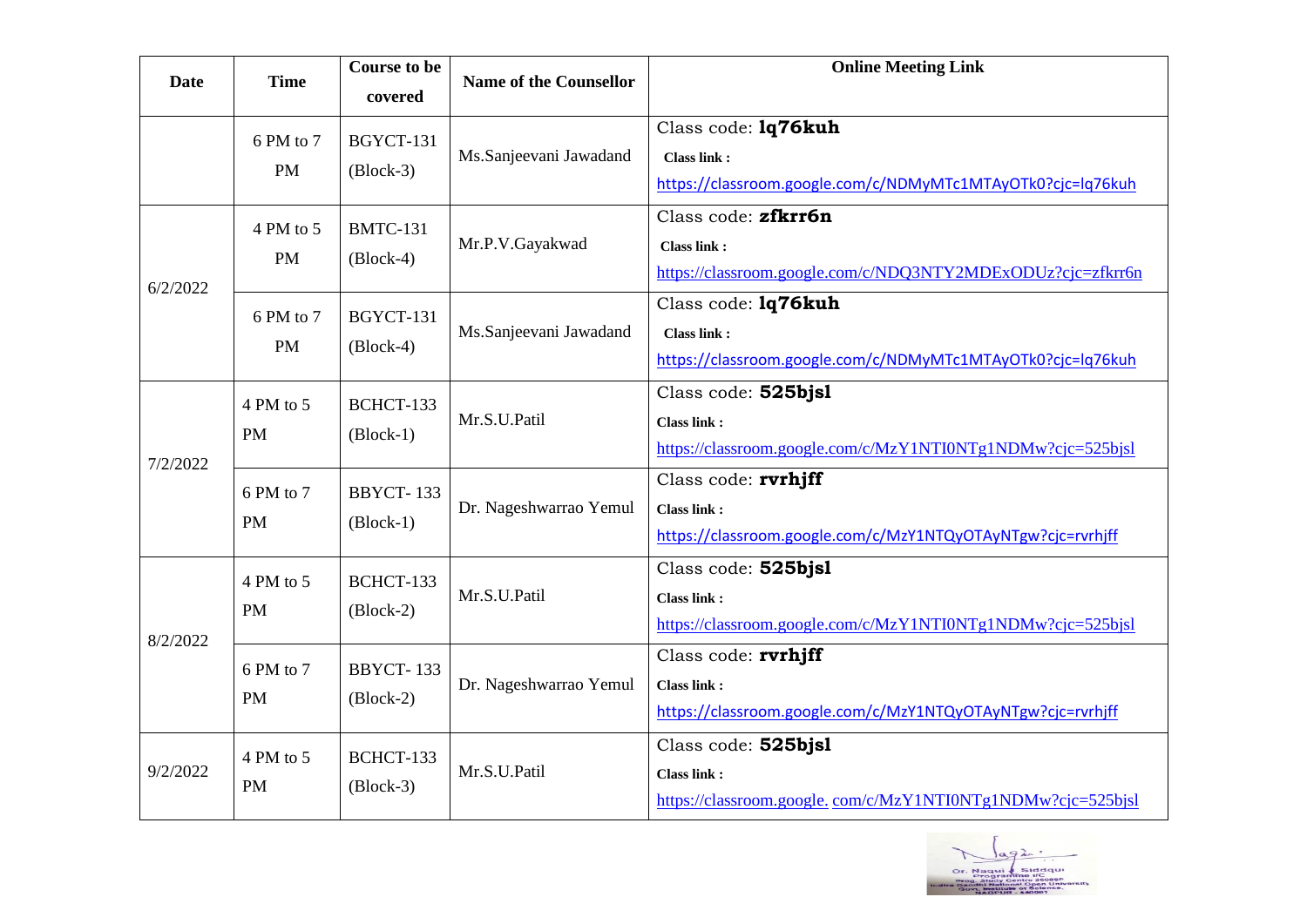| <b>Date</b> | <b>Time</b>            | <b>Course to be</b><br>covered  | <b>Name of the Counsellor</b> | <b>Online Meeting Link</b>                                                                               |
|-------------|------------------------|---------------------------------|-------------------------------|----------------------------------------------------------------------------------------------------------|
|             | 6 PM to 7<br><b>PM</b> | <b>BBYCT-133</b><br>$(Block-3)$ | Dr. Nageshwarrao Yemul        | Class code: rvrhjff<br><b>Class link:</b><br>https://classroom.google.com/c/MzY1NTQyOTAyNTgw?cjc=rvrhjff |
| 10/2/2022   | 4 PM to 5<br><b>PM</b> | BCHCT-133<br>$(Block-4)$        | Mr.S.U.Patil                  | Class code: 525bjsl<br><b>Class link:</b><br>https://classroom.google.com/c/MzY1NTI0NTg1NDMw?cjc=525bjsl |
|             | 6 PM to 7<br><b>PM</b> | <b>BBYCT-133</b><br>$(Block-4)$ | Dr. Nageshwarrao Yemul        | Class code: rvrhjff<br><b>Class link:</b><br>https://classroom.google.com/c/MzY1NTQyOTAyNTgw?cjc=rvrhjff |
| 11/2/2022   | 4 PM to 5<br><b>PM</b> | BPHCT132<br>$(Block-1)$         | Mr.Subhasish Chandra          | Class Code: 34amv5x<br>meet.google.com/azn-kfbh-sxn                                                      |
|             | 6 PM to 7<br><b>PM</b> | BZYCT133<br>$(Block-1)$         | Dr.Bhavna Hiralal Salame      | Class code: og3ekn3<br><b>Class link:</b><br>https://classroom.google.com/c/MzY1MjkxMjl1NzUw?cjc=og3ekn3 |
|             | 4 PM to 5<br><b>PM</b> | BPHCT133<br>$(Block-2)$         | Mr.Subhasish Chandra          | Class Code: 34amv5x<br>meet.google.com/azn-kfbh-sxn                                                      |
| 12/2/2022   | 6 PM to 7<br><b>PM</b> | BZYCT133<br>$(Block-2)$         | Dr.Bhavna Hiralal Salame      | Class code: og3ekn3<br><b>Class link:</b><br>https://classroom.google.com/c/MzY1MjkxMjl1NzUw?cjc=og3ekn3 |
| 13/2/2022   | 4 PM to 5<br><b>PM</b> | BPHCT133<br>$(Block-3)$         | Mr.Subhasish Chandra          | Class Code: 34amv5x<br>meet.google.com/azn-kfbh-sxn                                                      |
|             | 6 PM to 7<br><b>PM</b> | BZYCT133<br>$(Block-3)$         | Dr.Bhavna Hiralal Salame      | Class code: og3ekn3<br><b>Class link:</b><br>https://classroom.google.com/c/MzY1MjkxMjl1NzUw?cjc=og3ekn3 |

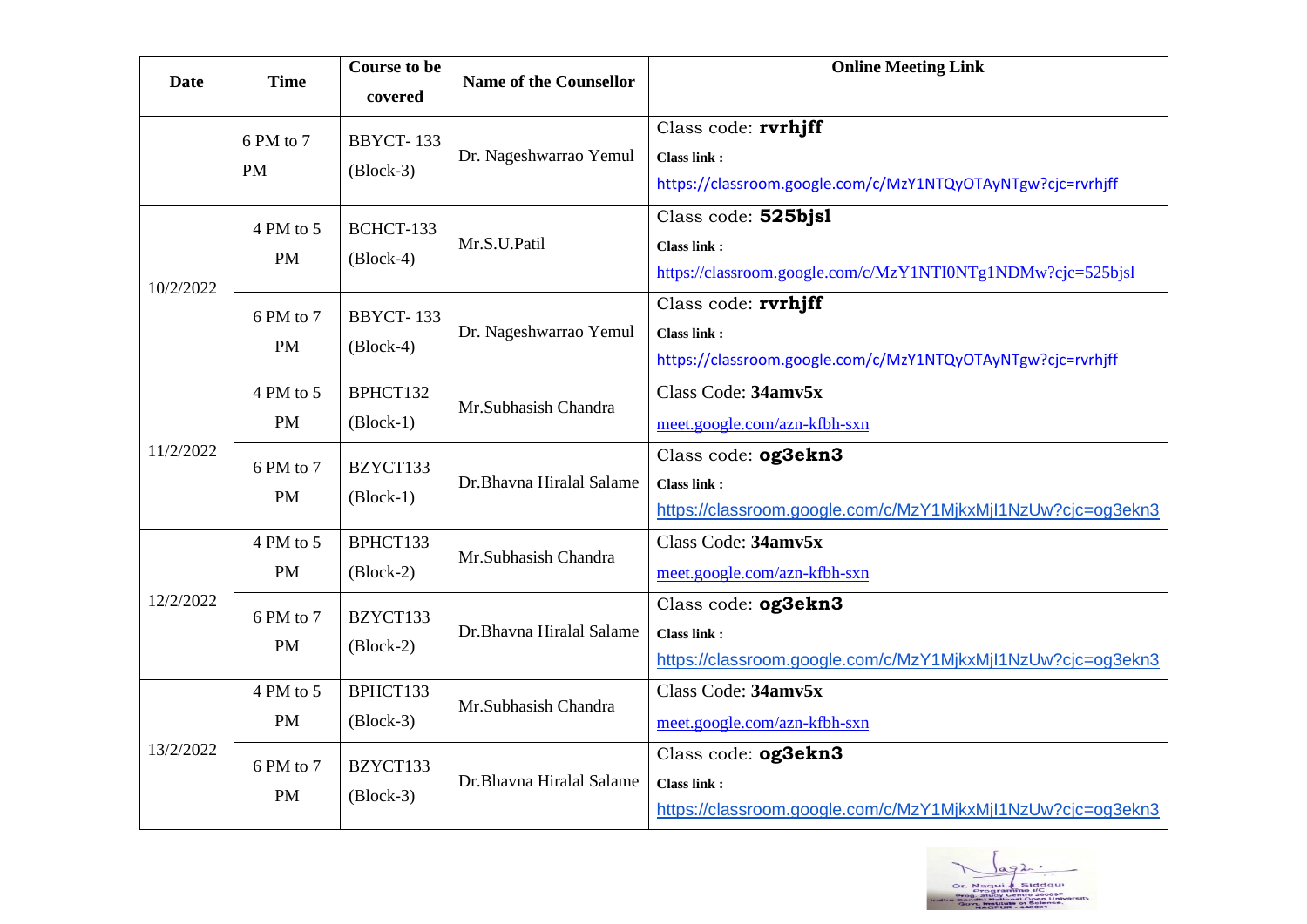| Date      | <b>Time</b>            | <b>Course to be</b><br>covered | <b>Name of the Counsellor</b> | <b>Online Meeting Link</b>                                                                               |
|-----------|------------------------|--------------------------------|-------------------------------|----------------------------------------------------------------------------------------------------------|
|           | 4 PM to 5<br><b>PM</b> | BPHCT133<br>$(Block-4)$        | Mr.Subhasish Chandra          | Class Code: 34amv5x<br>meet.google.com/azn-kfbh-sxn                                                      |
| 14/2/2022 | 6 PM to 7<br><b>PM</b> | BZYCT133<br>$(Block-4)$        | Dr.Bhavna Hiralal Salame      | Class code: og3ekn3<br><b>Class link:</b><br>https://classroom.google.com/c/MzY1MjkxMjl1NzUw?cjc=og3ekn3 |
| 15/2/2022 | 4 PM to 5<br><b>PM</b> | <b>BMTC-132</b><br>$(Block-1)$ | Mr.P.V.Gayakwad               | Class code: zfkrr6n<br><b>Class link:</b><br>https://classroom.google.com/c/NDQ3NTY2MDExODUz?cjc=zfkrr6n |
|           | 6 PM to 7<br><b>PM</b> | BGYCT-133<br>$(Block-1)$       | Ms.Sanjeevani Jawadand        | Class code: 1q76kuh<br><b>Class link:</b><br>https://classroom.google.com/c/NDMyMTc1MTAyOTk0?cjc=lq76kuh |
| 16/2/2022 | 4 PM to 5<br><b>PM</b> | <b>BMTC-132</b><br>$(Block-2)$ | Mr.P.V.Gayakwad               | Class code: zfkrr6n<br><b>Class link:</b><br>https://classroom.google.com/c/NDQ3NTY2MDExODUz?cjc=zfkrr6n |
|           | 6 PM to 7<br><b>PM</b> | BGYCT-133<br>$(Block-2)$       | Ms.Sanjeevani Jawadand        | Class code: 1q76kuh<br><b>Class link:</b><br>https://classroom.google.com/c/NDMyMTc1MTAyOTk0?cjc=lq76kuh |
| 17/2/2022 | 4 PM to 5<br><b>PM</b> | <b>BMTC-132</b><br>$(Block-3)$ | Mr.P.V.Gayakwad               | Class code: zfkrr6n<br><b>Class link:</b><br>https://classroom.google.com/c/NDQ3NTY2MDExODUz?cjc=zfkrr6n |
|           | 6 PM to 7<br><b>PM</b> | BGYCT-133<br>$(Block-3)$       | Ms.Sanjeevani Jawadand        | Class code: 1q76kuh<br><b>Class link:</b><br>https://classroom.google.com/c/NDMyMTc1MTAyOTk0?cjc=lq76kuh |

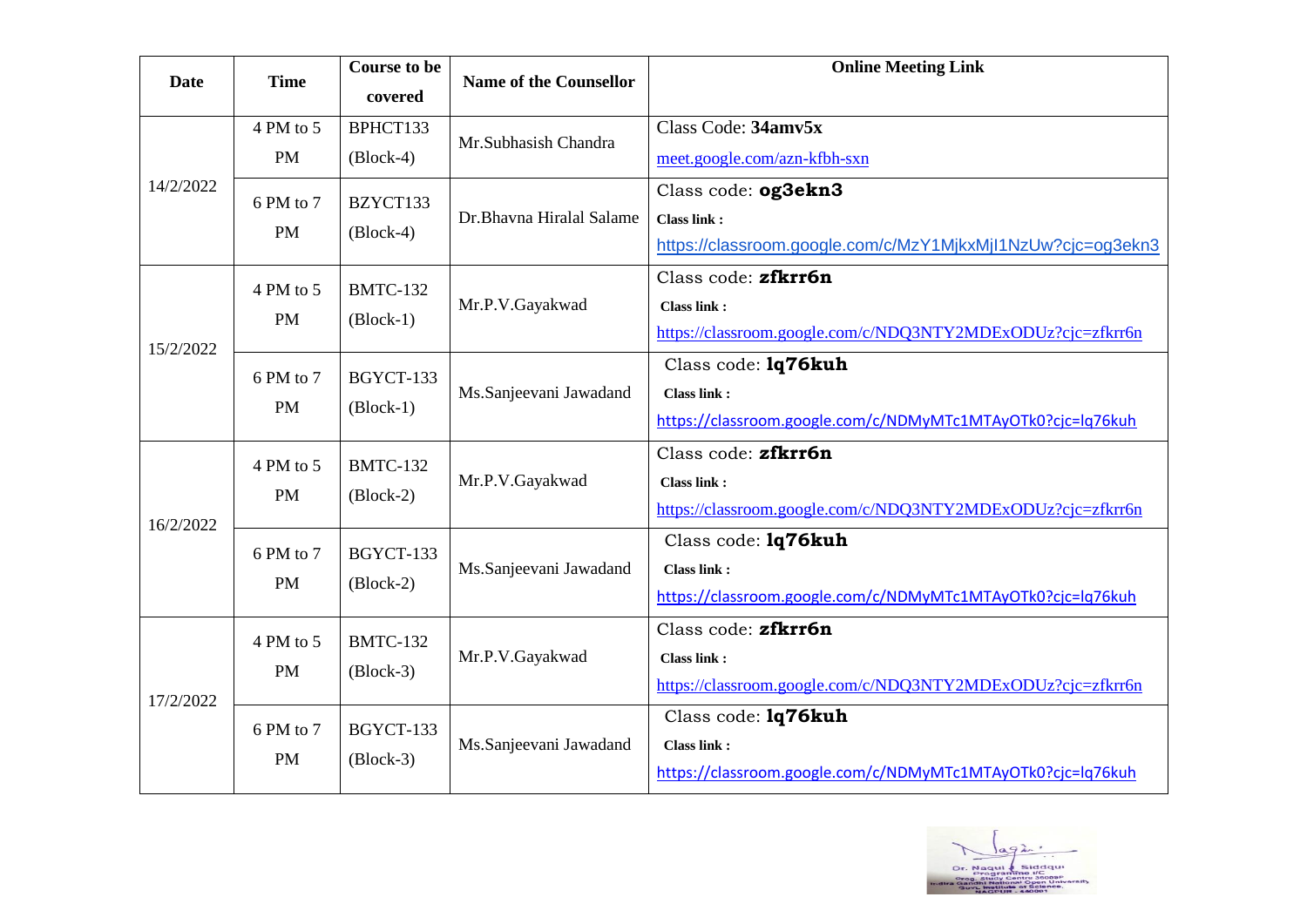| <b>Date</b> | <b>Time</b>            | <b>Course to be</b><br>covered  | <b>Name of the Counsellor</b> | <b>Online Meeting Link</b>                                                                               |
|-------------|------------------------|---------------------------------|-------------------------------|----------------------------------------------------------------------------------------------------------|
| 18/2/2022   | 4 PM to 5<br><b>PM</b> | <b>BMTC-132</b><br>$(Block-4)$  | Mr.P.V.Gayakwad               | Class code: zfkrr6n<br>Class link:<br>https://classroom.google.com/c/NDQ3NTY2MDExODUz?cjc=zfkrr6n        |
|             | 6 PM to 7<br><b>PM</b> | BGYCT-133<br>$(Block-4)$        | Ms.Sanjeevani Jawadand        | Class code: 1q76kuh<br><b>Class link:</b><br>https://classroom.google.com/c/NDMyMTc1MTAyOTk0?cjc=lq76kuh |
| 19/2/2022   | 4 PM to 5<br><b>PM</b> | <b>BEVAE-181</b><br>$(Block-1)$ | Dr.Shubhangi K Jangle         | Class code: ab2gol2<br><b>Class link:</b><br>https://classroom.google.com/c/MzY1MTM1NDExMTI0?cjc=ab2gol2 |
|             | 6 PM to 7<br><b>PM</b> | BEGAE182<br>$(Block-1)$         | Dr. Yogesh Ravindra<br>Nikam  | Class code: ff2h4tp<br><b>Class link:</b><br>https://classroom.google.com/c/MzY1NDk5MzI4NzI2?cjc=ff2h4tp |
| 20/2/2022   | 4 PM to 5<br><b>PM</b> | <b>BEVAE-181</b><br>$(Block-2)$ | Dr.Shubhangi K Jangle         | Class code: ab2gol2<br>Class link:<br>https://classroom.google.com/c/MzY1MTM1NDExMTI0?cjc=ab2gol2        |
|             | 6 PM to 7<br><b>PM</b> | BEGAE182<br>$(Block-2)$         | Dr. Yogesh Ravindra<br>Nikam  | Class code: ff2h4tp<br><b>Class link:</b><br>https://classroom.google.com/c/MzY1NDk5MzI4NzI2?cjc=ff2h4tp |
| 21/2/2022   | 4 PM to 5<br><b>PM</b> | BEVAE-181<br>$(Block-3)$        | Dr.Shubhangi K Jangle         | Class code: ab2gol2<br><b>Class link:</b><br>https://classroom.google.com/c/MzY1MTM1NDExMTI0?cjc=ab2gol2 |
|             | 6 PM to 7<br><b>PM</b> | BEGAE182<br>$(Block-3)$         | Dr. Yogesh Ravindra<br>Nikam  | Class code: ff2h4tp<br>Class link:<br>https://classroom.google.com/c/MzY1NDk5MzI4NzI2?cjc=ff2h4tp        |